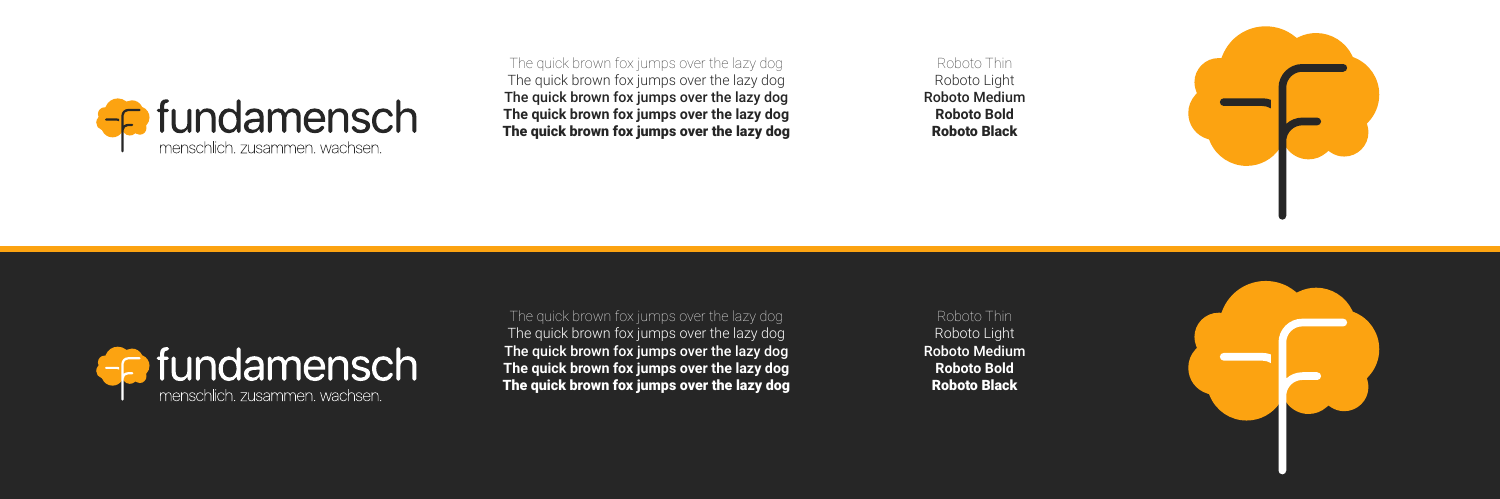

### **Schwarz**

### **Weiss**

## Akzentfarbe (z.B. Hyperlinks)

**Akzentfarbe** (z.B. besuchte Hyperlinks)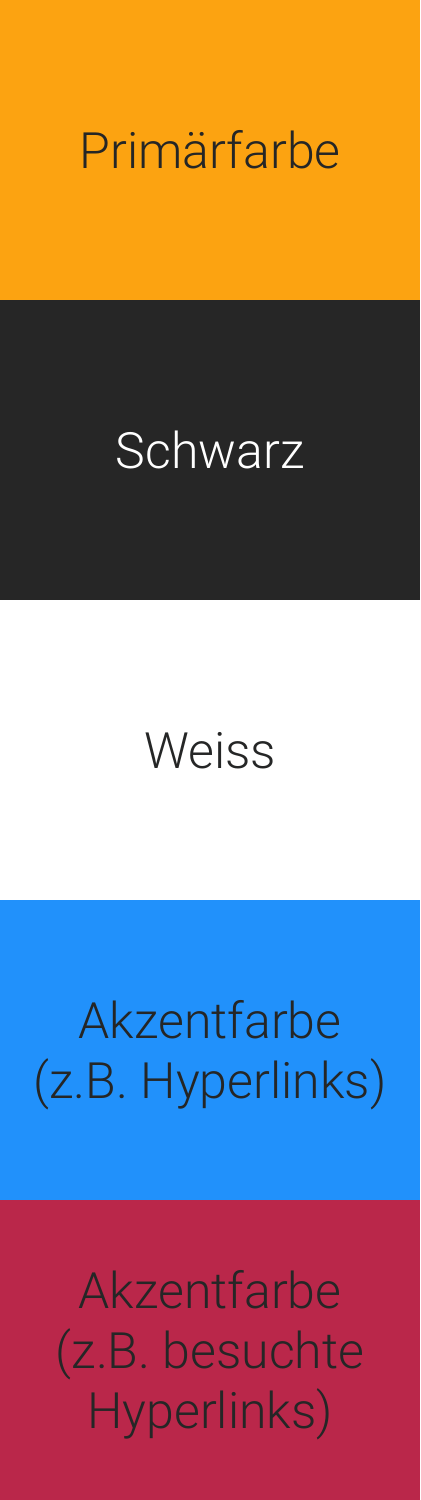# **Titel**

Lorem ipsum dolor sit amet, consetetur sadipscing elitr, sed diam nonumy eirmod tempor invidunt ut labore et dolore magna aliquyam erat, sed diam voluptua. At vero eos et accusam et justo duo dolores et ea rebum. Stet clita kasd gubergren, no sea takimata sanctus est Lorem ipsum dolor sit amet. Lorem ipsum dolor sit amet, consetetur sadipscing elitr, sed diam nonumy eirmod tempor invidunt ut labore et dolore magna aliquyam erat, sed diam voluptua: At vero eos et accusam et justo duo dolores et ea rebum. Stet clita kasd gubergren, no sea takimata sanctus est Lorem ipsum dolor sit amet.

# Link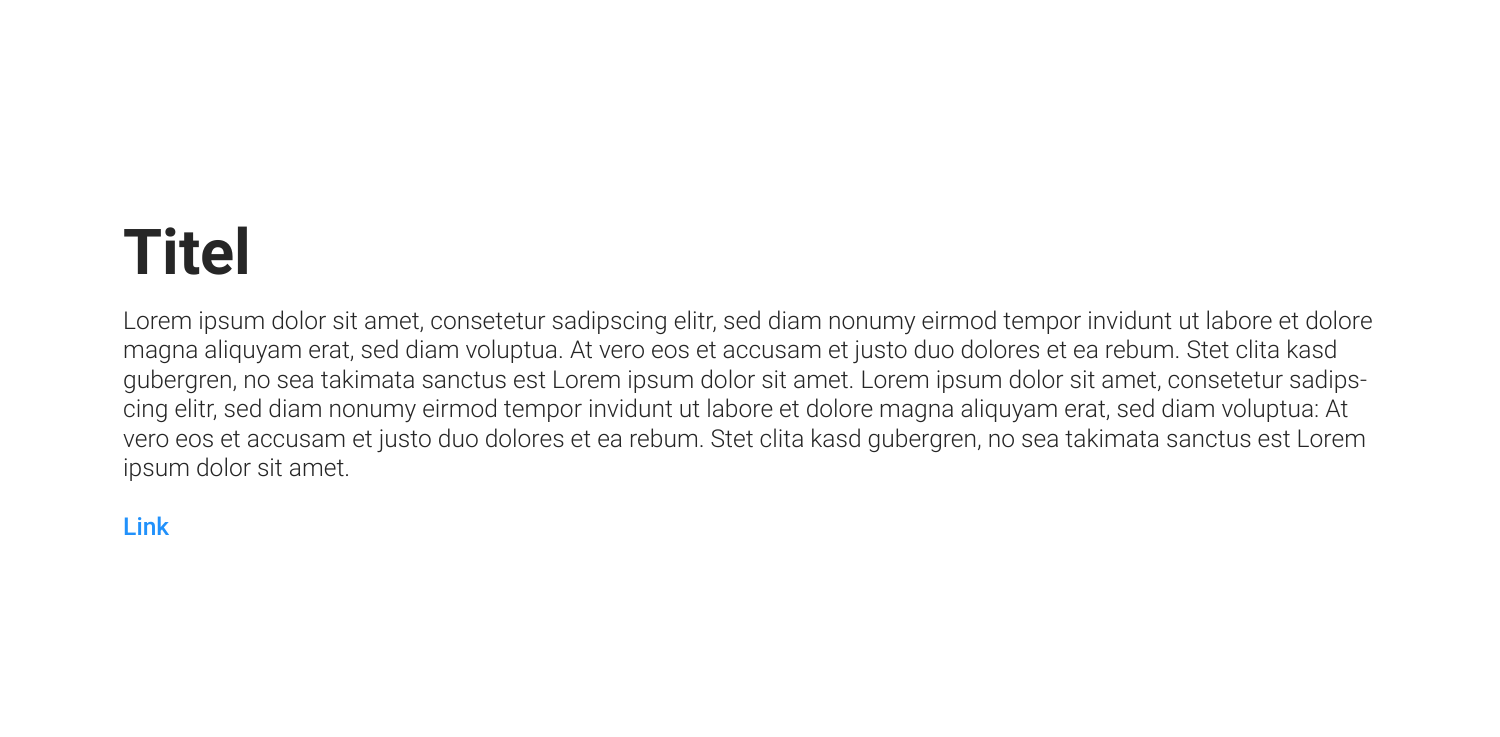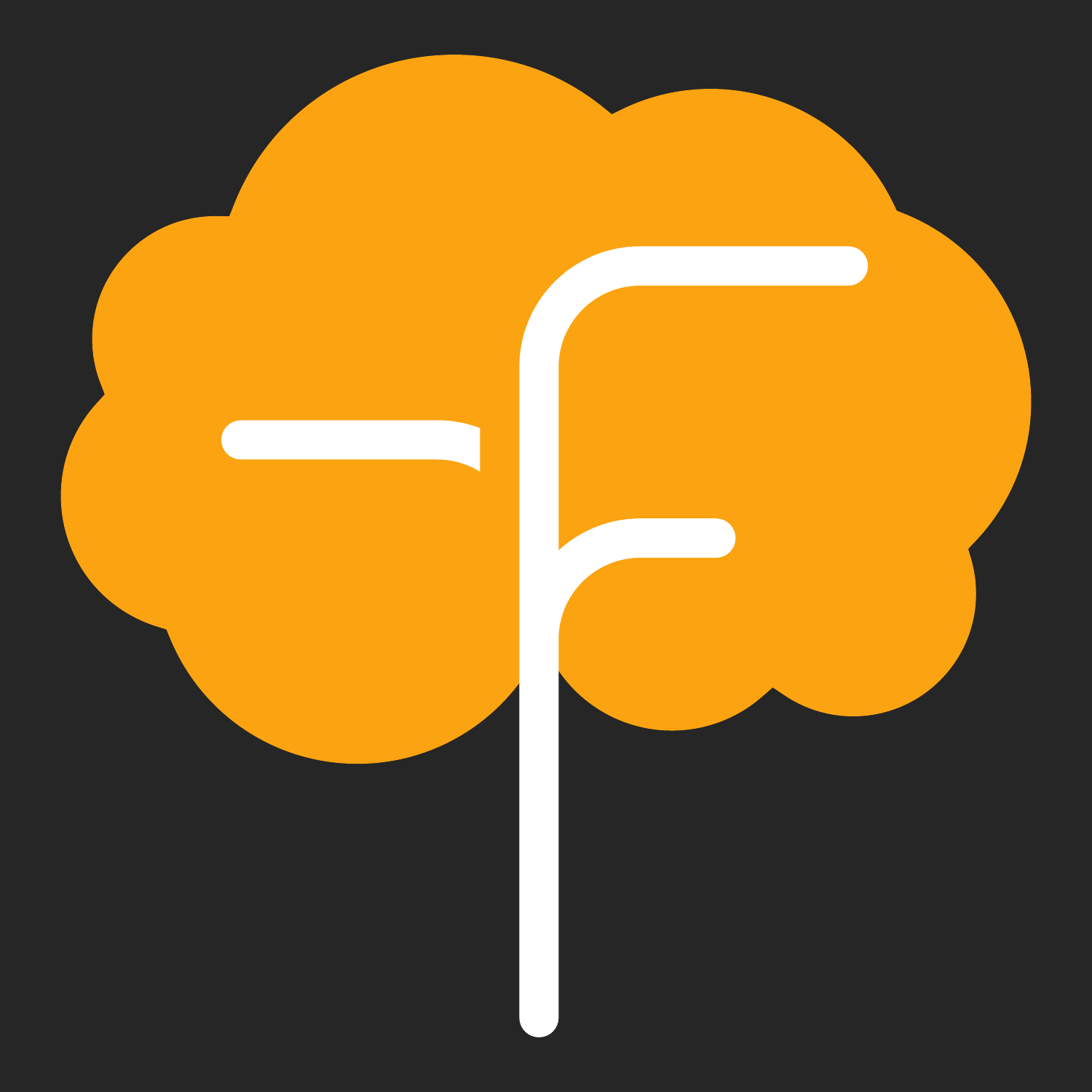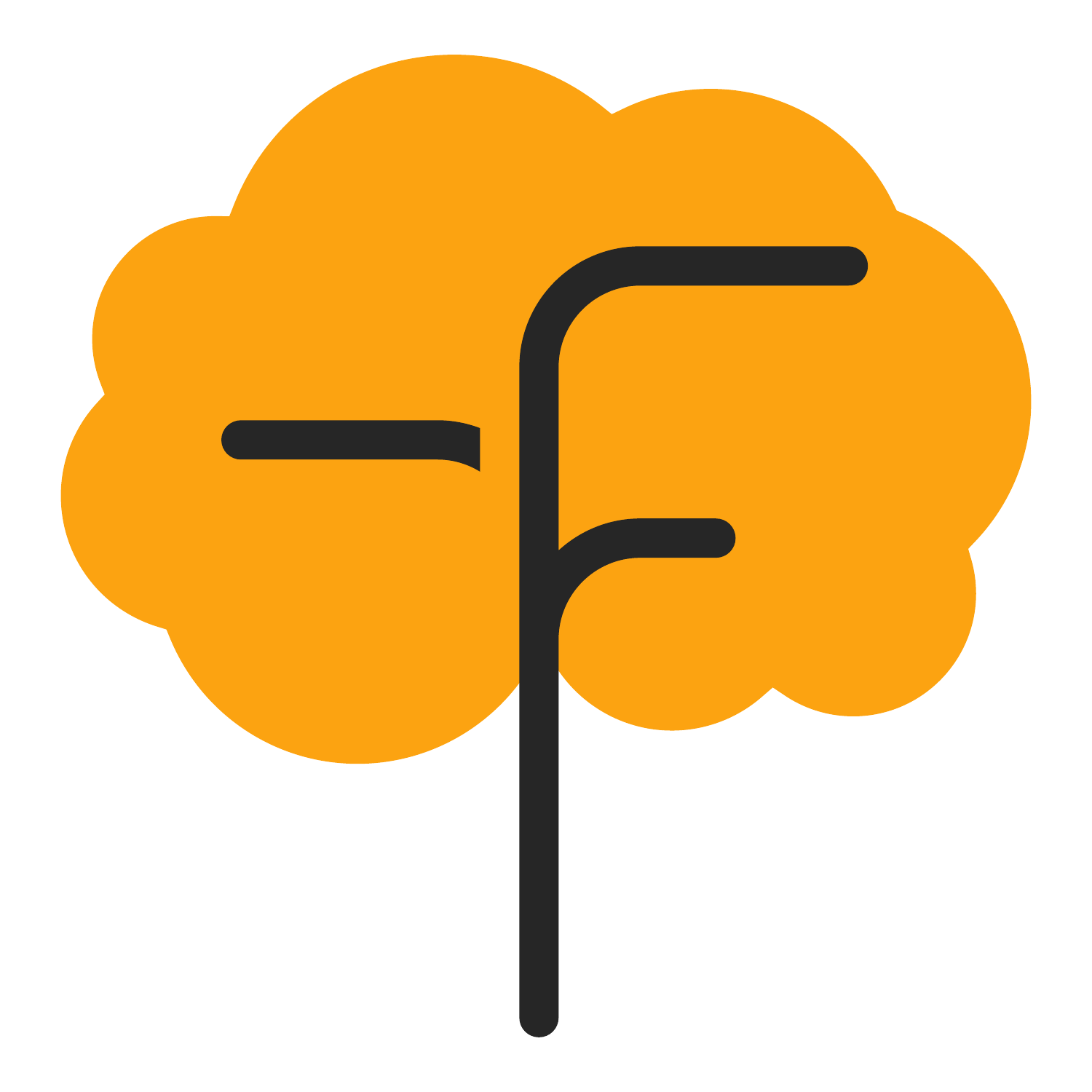# **F fundamensch**<br>menschlich. zusammen. wachsen.